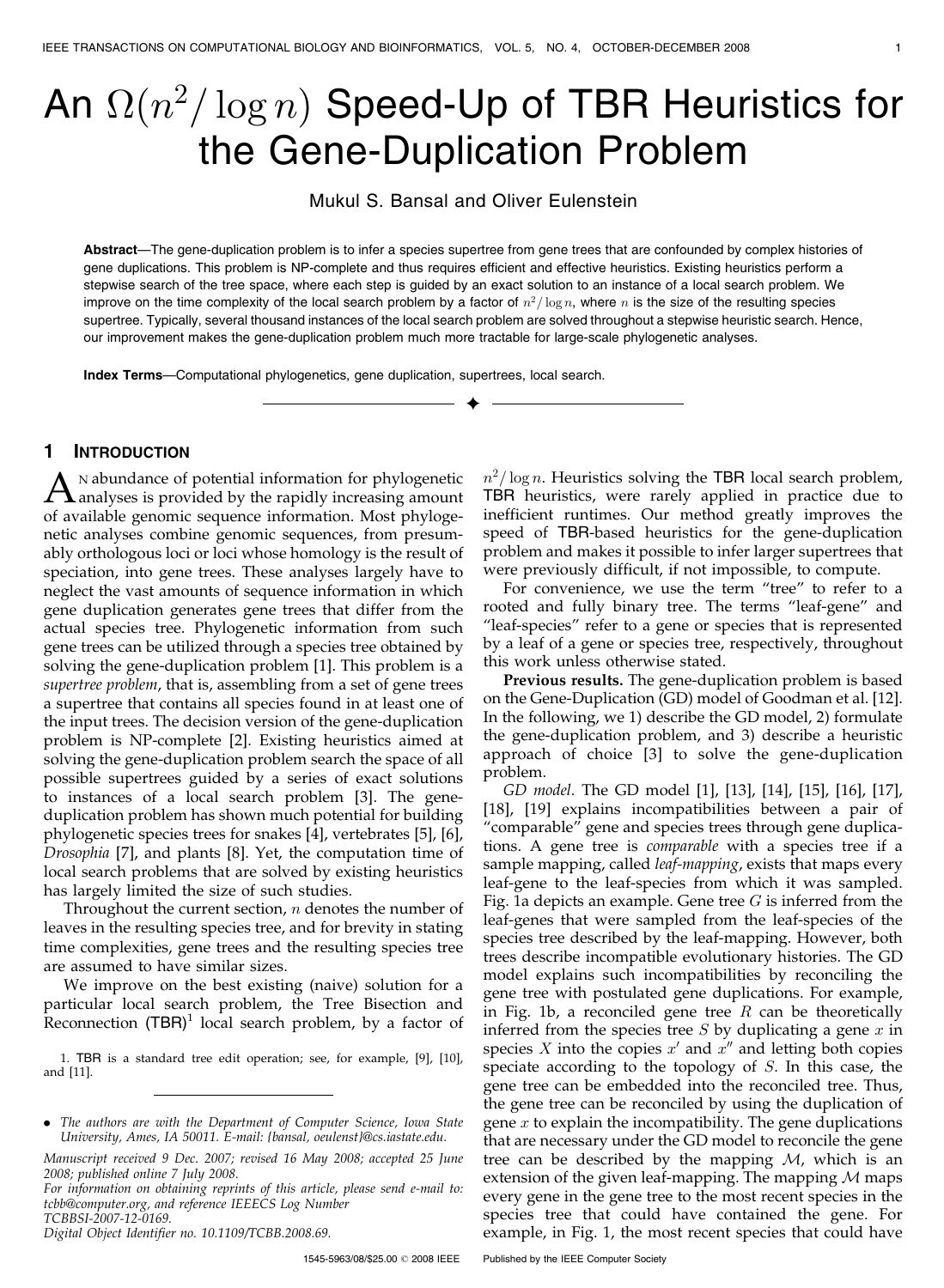

Fig. 1. (a) Gene tree G and species tree S are comparable, as the mapping from the leaf-genes to the leaf-species indicates. M is the LCA mapping from G to S, (b) R is the reconciled tree for G and S, In species X of R, gene x duplicates into the genes x' and x''. The solid lines in R represent the embedding of  $G$  into  $R$ .

contained the ancestral gene  $h$  is the ancestral species  $X$ . More precisely, M maps each gene to the least common ancestor (LCA) of the species from which the leaves (genes) of the subtree rooted at the gene were sampled (given by the leaf-mapping). A gene in the gene tree is a (gene) duplication if it has a child with the same mapping under  $M$ . In Fig. 1, gene g and its child h map under the mapping  $M$ to the same species  $X$ . The *reconciliation cost* for a gene tree and a comparable species tree is measured in the number of duplications in the gene tree induced by the species tree. The reconciliation cost for a given set of gene trees and a species tree is the sum of the reconciliation costs for every gene tree in the set and the species tree. The reconciliation cost is linear-time computable [16], [20], [21].

Gene-duplication problem and heuristic. The gene-duplication problem is to find, for a given set of gene trees, a comparable species tree with the minimum reconciliation cost. The decision variant of this problem and some of its characterizations are NP-complete [2], [22], while some parameterizations are fixed-parameter tractable [23], [24]. However, GeneTree [3], an implementation of a standard local search heuristic for the gene-duplication problem, was used to show that the gene-duplication problem can be an effective approach for phylogenetic inference [5], [6]. Therefore, in practice, heuristics are commonly applied to solve the geneduplication problem, even if they are unable to guarantee an optimal solution. While the local search heuristic for the gene-duplication problem performs reasonably well in computing smaller sized instances, it does not allow the computation of larger species supertrees. In this heuristic, a graph is defined for the given set of gene trees and some, typically symmetric, tree edit operation. The nodes in this graph are the species trees, which are comparable with every given gene tree. An edge adjoins two nodes exactly if the corresponding trees can be transformed into each other by the tree edit operation. The reconciliation cost of a node in the graph is the reconciliation cost of the species tree represented by that node and the given gene trees. Given a starting node in the graph, the heuristic's task is to find a maximal-length path of steepest descent in the reconciliation cost of its nodes and to return the last node on such a path. This path is found by solving the local search problem for every node along the path. The local search problem is to find a node with the minimum reconciliation cost in the neighborhood (all adjacent nodes) of a given node. The neighborhood searched depends on the edit operation. Edit operations of interest are rooted subtree pruning and regrafting (SPR) [9], [10], [25] and rooted TBR [9], [10], [11]. We defer the definition of these operations to Section 2. The best known runtimes for the SPR and TBR local search problems are  $O(kn^2)$  [26] and  $O(kn^4)$  (naive solution), respectively, where  $k$  is the number of gene trees.

Our contribution. The efficient solution for the SPR local search problem makes SPR-based heuristics suitable for large-scale phylogenetic analyses. Currently, TBR-based heuristics are not applicable for phylogenetic analyses because no usably efficient solution is known for the TBR local search problem. However, TBR-based heuristics are more desirable because they significantly extend the search space explored at each local search step. In particular, TBR heuristics search a neighborhood of  $\Theta(n^3)$  nodes, including the  $\Theta(n^2)$  nodes of the SPR neighborhood, at each local search step. Our contribution is an  $O(kn^2 \log n)$  algorithm for the TBR local search problem. This makes TBR heuristics almost as efficient as SPR heuristics for largescale phylogenetic analyses.

# 2 BASIC DEFINITIONS, NOTATION, AND **PRELIMINARIES**

In this section, we first introduce basic definitions and notation and then define preliminaries required for this work.

## 2.1 Basic Definitions and Notation

A tree  $T$  is a connected graph with no cycles, consisting of a node set  $V(T)$  and an edge set  $E(T)$ . The nodes in  $V(T)$  of degree at most one are called *leaves* and denoted by  $\text{Le}(T)$ . A node in  $V(T)$  that is not a leaf is called an *internal* node.  $T$ is rooted if it has exactly one distinguished node called the *root*, which we denote by  $Ro(T)$ . Let T be a rooted tree. For any pair of nodes x,  $y \in V(T)$ , where y is on a path from  $Ro(T)$  to x, we call 1) y an ancestor of x and 2) x a descendant of y. If  $\{y, x\} \in E(T)$ , then we call y the parent of x denoted by  $Pa(x)$ , and we call x a *child* of y. We write  $(y, x)$  to denote the edge  $\{y, x\}$ , where  $y = Pa(x)$ . The set of all children of y is denoted by  $\text{Ch}(y)$ . If two nodes in T have the same parent, they are called siblings.  $T$  is (fully) binary if every internal node has exactly two children. A subtree of  $T$  rooted at node  $x \in V(T)$ , denoted by  $T_x$ , is the tree induced by x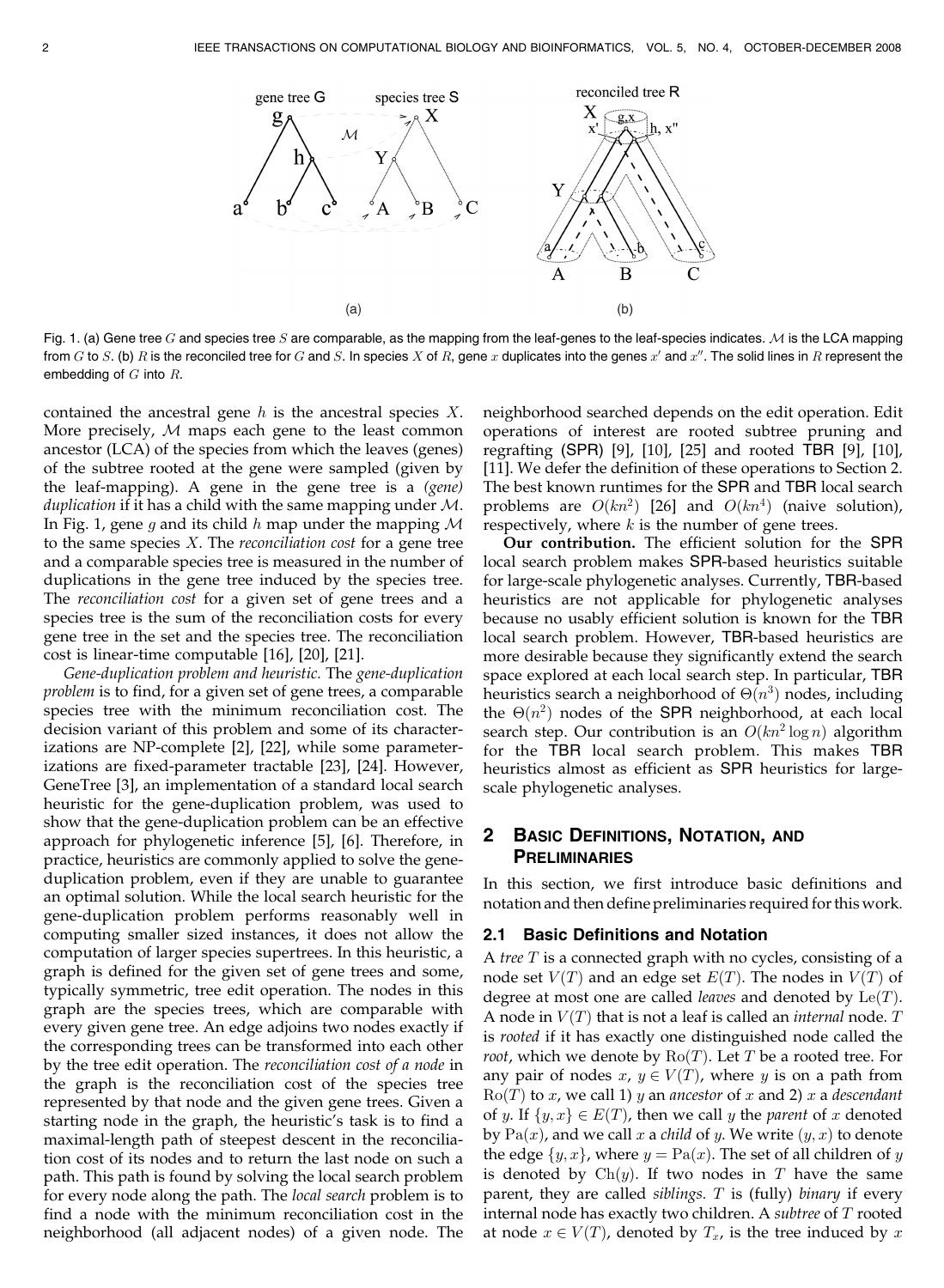and all its descendants. The *depth* of a node  $x \in V(T)$  is the number of edges on the path from  $Ro(T)$  to x. The LCA of a nonempty subset  $L \subseteq V(T)$ , denoted as  $lca(L)$ , is the common ancestor of all nodes in L with maximum depth.

#### 2.2 The Gene-Duplication Problem

We now introduce the necessary definitions to state the gene-duplication problem. A species tree is a tree that depicts the evolutionary relationships of a set of species. Given a gene family<sup>2</sup> for a set of species, a *gene tree* is a tree that depicts the evolutionary relationships among the sequences encoding only that gene family in the given species. Thus, the nodes in a gene tree represent genes. In order to compare a gene tree  $G$  with a species tree  $S$ , a mapping from each gene  $g \in V(G)$  to the most recent species in S that could have contained  $q$  is required.

**Definition 2.1 (mapping).** The leaf-mapping  $\mathcal{L}_{G,S}$  : Le(G)  $\rightarrow$ Le(S) specifies the species  $\mathcal{M}_{G,S}(g)$  from which gene g was sampled. An extension of  $\mathcal{L}_{G,S}$  to  $\mathcal{M}_{G,S}: V(G) \to V(S)$  is the mapping defined by  $\mathcal{M}_{G,S}(g) = \text{lca}(\mathcal{L}_{G,S}(\text{Le}(G_q))).$ 

Note that related to the definition above, we write  $\mathcal{M}_{G,S}^{-1}(g)$  to denote the set of nodes in  $G$  that map to node  $g \in V(S)$  under the mapping  $\mathcal{M}_{G,S}$ .

**Definition 2.2 (comparability).** Given trees  $G$  and  $S$ , we say that  $G$  is comparable to  $S$  if there exists a leaf-mapping  $\mathcal{L}_{G, S}$ .<sup>3</sup> A set of gene trees G is comparable to S if each gene tree in G is comparable with S.

Let  $G$  be comparable to  $S$  for the remainder of this section.

- **Definition 2.3 (duplication).** A node  $v \in V(G)$  is a (gene) duplication if  $\mathcal{M}_{G,S}(v) = \mathcal{M}_{G,S}(u)$  for some  $u \in \text{Ch}(v)$ , and we define  $\text{Dup}(G, S) = \{ g \in V(G) : g \text{ is a duplication} \}.$
- Definition 2.4 (reconciliation cost). We define reconciliation costs for gene and species trees as follows:
	- 1.  $\Delta(G, S) = |{\rm Dup}(G, S)|$  is the reconciliation cost from G to S.
	- 2.  $\Delta(\mathcal{G}, S) = \sum_{G \in \mathcal{G}} \Delta(G, S)$  is the reconciliation cost from G to S.
	- 3. Let  $\mathcal{T} = \{S : \mathcal{G} \text{ is comparable with } S\}$ . We define  $\Delta(\mathcal{G}) = \min_{S \in \mathcal{T}} \Delta(\mathcal{G}, S)$  to be the reconciliation cost of G.

#### Problem 1 (duplication).

Instance:  $A$  set  $G$  of gene trees.

Find: A species tree  $S^*$  such that  $\Delta(\mathcal{G}, S^*) = \Delta(\mathcal{G})$ .

## 2.3 Local Search Problems

Here, we first provide definitions for the rerooting operation (denoted RR) and the TBR [11] and SPR [25] edit operations and then formulate the related local search problems that were motivated in the Introduction.

**Definition 2.5 (RR operation).** Let T be a tree and  $x \in V(T)$ .  $RR(T, x)$  is defined to be the tree T if  $x = Ro(T)$ . Otherwise,  $RR(T, x)$  is the tree that is obtained from T by 1) suppressing  $Ro(T)$  and 2) subdividing the edge  ${Pa}(x), x}$  by a new root node. We define the following extension:  $\overline{\text{RR}}(T) = \bigcup_{x \in V(T)} \{\text{RR}(T,x)\}.$ 

Definition 2.6 (TBR operation). (See Fig. 2.) For technical reasons, we first define for a tree T the planted tree  $\Phi(T)$ , that is, the tree obtained by adding an additional edge, called root edge,  $\{u, \text{Ro}(T)\}\)$  to T.

Let T be a tree,  $e = (u, v) \in E(T)$ , and X and Y be the connected components that are obtained by removing edge e from T, where  $v \in X$ , and  $u \in Y$ . We define  $TBR_T(v, x, y)$ for  $x \in X$  and  $y \in Y$  to be the tree that is obtained from  $\Phi(T)$  by first removing edge e, then replacing the component  $X$  by  $RR(X, x)$ , and then adjoining a new edge f between  $x' = \text{Ro}(\text{RR}(X, x))$  and Y as follows:

- 1. Create a new node  $y'$  that subdivides the edge  $(Pa(y), y)$ .
- 2. Adjoin the edge  $f$  between nodes  $x'$  and  $y'$ .
- 3. Suppress the node u and rename  $x'$  as v and  $y'$  as u.

We say that the tree  $TBR_T(v, x, y)$  is obtained from T by a TBR operation that bisects the tree  $T$  into the components  $X$ and  $Y$  and reconnects them above the nodes  $x$  and  $y$ .

We define the following notation:

- 1.  $\text{TBR}_T(v, x) = \bigcup_{y \in Y} {\text{TBR}_T(v, x, y)}$ .
- 2. TBR<sub>T</sub> $(v) = \bigcup_{x \in X} \text{TBR}_T(v, x)$ .
- 3. TBR<sub>T</sub>  $\bigcup_{(u,v)\in E(T)} \text{TBR}_T(v)$ .

An SPR operation for a given tree  $T$  can be briefly described through the following three steps: 1) prune some subtree  $P$ from  $T$ , 2) add a root edge to the remaining tree  $S$ , and 3) regraft  $P$  into an edge of the remaining tree  $S$ . For our purposes, we define the SPR operation as a special case of the TBR operation.

Definition 2.7 (SPR operation). Let  $T$  be a tree,  $e = (u, v) \in E(T)$ , and X and Y be the connected components that are obtained by removing edge  $e$  from  $T$ , where  $v \in X$  and  $u \in Y$ . We define  $SPR_T(v, y)$  for  $y \in Y$  to be the tree  $TBR_T(v, v, y)$ . We say that the tree  $SPR_T(v, y)$  is obtained from T by an SPR operation that prunes subtree  $T_v$  and regrafts it above node y.

We define the following notation:

- 1.  $\text{SPR}_T(v) = \bigcup_{y \in Y} \{\text{SPR}_T(v, y)\}.$
- 2.  $SPR_T = \bigcup_{(u,v)\in E(T)} SPR_T(v)$ .

## Problem 2 (TBR-Scoring (TBR-S)).

Instance: A gene tree set G and a comparable species tree S. Find: A tree  $T^* \in \text{TBR}_S$  such that

$$
\Delta(\mathcal{G}, T^*) = \min_{T \in \text{TBR}_S} \Delta(\mathcal{G}, T).
$$

#### Problem 3 (TBR-Restricted Scoring (TBR-RS)).

Instance: A triple  $(\mathcal{G}, S, v)$ , where  $\mathcal G$  is a set of gene trees, S is a comparable species tree, and  $(u, v) \in E(S)$ .

Find: A tree  $T^* \in \text{TBR}_S(v)$  such that

$$
\Delta(\mathcal{G},T^*) = \min_{T \in \text{TBR}_S(v)} \Delta(\mathcal{G},T).
$$

<sup>2.</sup> A gene family is a set of homologous genes assumed to have shared ancestry.

<sup>3.</sup> Note that mathematically speaking, such a leaf-mapping always exists. However, in the current context, we are only concerned with biologically relevant leaf-mappings.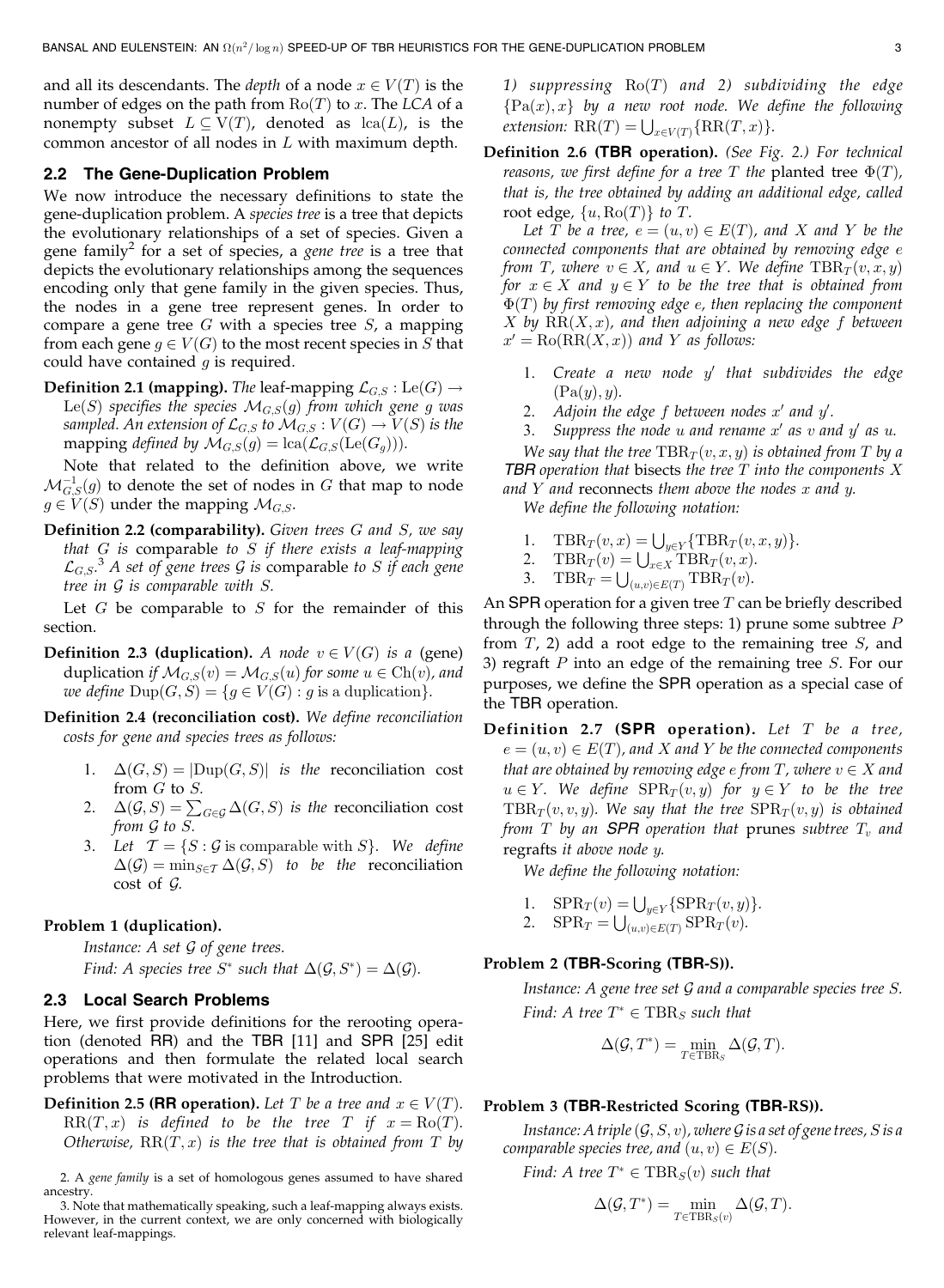

Fig. 2. Example depicting a TBR operation that transforms tree  $S$  into tree  $S' = \text{TBR}_S(v, x, y)$ .

The problems SPR-Scoring (SPR-S) and SPR-Restricted Scoring (SPR-RS) are defined analogously as follows:

# Problem 4 (SPR-Scoring (SPR-S)).

Instance: A gene tree set G and a comparable species tree S. Find: A tree  $T^* \in \text{SPR}_S$  such that

$$
\Delta(\mathcal{G},T^*) = \min_{T \in \text{SPR}_S} \Delta(\mathcal{G},T).
$$

#### Problem 5 (SPR-Restricted Scoring (SPR-RS)).

Instance: A triple  $(\mathcal{G}, S, v)$ , where  $\mathcal G$  is a set of gene trees, S is a comparable species tree, and  $(u, v) \in E(S)$ .

Find: A tree  $T^* \in \text{SPR}_S(v)$  such that

$$
\Delta(\mathcal{G},T^*) = \min_{T \in \text{SPR}_S(v)} \Delta(\mathcal{G},T).
$$

Throughout the rest of this paper, we use the following terminology:

- 1.  $\mathcal G$  is a set of gene trees,
- 2. S denotes a compatible species tree,
- 3.  $r = \text{Ro}(S)$ ,
- 4.  $P$  denotes a proper (pruned) subtree of  $S$ , and

$$
5. \quad v = \text{Ro}(P).
$$

# 3 SOLVING THE TBR-S PROBLEM

In this section, we study the TBR-S problem in more detail. First, we show how the algorithm developed by Bansal et al. [26] to solve the SPR-RS problem can be slightly modified to solve the TBR-S problem. This already improves the runtime of the existing naive solution considerably. Second, we show how the inherent structure of the TBR-S problem can be used to further improve the runtime. To do this, we define the "BestRooting" (BR) problem and show how an efficient solution for this problem leads to an efficient solution for the TBR-S problem.

Recall that in essence, a TBR operation involves pruning a subtree, say  $P$ , from  $S$ , rerooting  $P$  to form a tree  $P'$ , and then regrafting  $P'$  onto  $S$ . We therefore introduce the following notation.

**Notation.** Given S and P, we define  $S(P')$  to be the tree obtained by 1) pruning  $P$  from  $S$ , 2) rerooting  $P$  to obtain  $P' \in RR(P)$ , and 3) regrafting P' above node r.

## 3.1 Relating Scores of TBR and SPR Neighborhoods

The following algorithm Alg-SPR-RS is a brief restatement of the algorithm presented in [26] to solve the SPR-RS instance  $(G, S, v)$  efficiently.

## Algorithm Alg-SPR-RS

- Prune  $P$  from  $S$  and regraft  $P$  above node  $r$  to obtain  $S(P)$ . Compute the reconciliation cost of  $S(P)$ .
- 2. Compute the difference between the reconciliation cost of each tree in  $SPR<sub>S</sub>(v)$  and  $S(P)$ . This gives the reconciliation cost of each tree in  $SPR<sub>S</sub>(v)$ .

Observe that  $SPR_S(v) = TBR_S(v, v)$ . In fact, Alg-SPR-RS can be modified to efficiently compute the reconciliation costs of all trees in  $TBR<sub>S</sub>(v, x)$  for any node  $x \in V(P)$ . To do this, we simply modify step 1 of Alg-SPR-RS as follows:

1. Prune P from S, reroot P to obtain  $P' = RR(P, x)$ , and regraft  $P'$  above node  $r$  to obtain  $S(P').$ Compute the reconciliation cost of  $S(P')$ .

Note that this modification does not change the algorithms's complexity.

**Observation 1.** The TBR-RS problem on  $(\mathcal{G}, S, v)$  can be solved by computing the reconciliation cost of each tree in  $\text{TBR}_S(v, x)$ , for all  $x \in V(P)$ . The TBR-S problem in turn can be solved by solving the TBR-RS problem  $|V(S)| - 1$  times.

Let us assume, for convenience, similar gene tree and species tree sizes. It is known that the SPR-RS problem is solvable in  $O(kn)$  time [26], where  $k = |\mathcal{G}|$ . Based on Observation 1 and the modification described above, the TBR-S problem can then be solved in  $O(kn^3)$  time. This already gives us a speed-up of  $\Theta(n)$  over the best known (naive) solution for this problem. We will show how to solve the TBR-S problem in  $O(kn^2 \log n)$  time. This gives a speed-up of  $\Theta(n^2/\log n)$  over existing algorithms. Also, it should be noted that the correctness or efficiency of our algorithm does not depend on the simplifying assumption of similar gene and species tree sizes.

It is interesting to note that the size of the set  $TBR<sub>S</sub>$  is  $\Theta(n^3)$ . Thus, for one gene tree, the time complexity of computing and enumerating the reconciliation costs of all trees in TBR<sub>S</sub> is  $\Omega(n^3)$ .

However, to solve the TBR-S problem, one is only interested in finding a tree with the minimum reconciliation cost. This lets us solve the TBR-S problem in time that is sublinear in the size of  $TBR<sub>S</sub>$  and obtain a time complexity of  $O(n^2 \log n)$  for the TBR-S problem. In fact, after the initial  $O(n^2 \log n)$  preprocessing step, our algorithm can output the reconciliation cost of any tree in  $TBR<sub>S</sub>$ in  $O(1)$  time.

## 3.2 Relating TBR-RS with SPR-RS

To obtain our speed-up, we concentrate on improving the complexity of solving the TBR-RS problem. To do this, we take a closer look at step 2 of Alg-SPR-RS. This part of the algorithm computes the difference in reconciliation cost of each tree in  $SPR<sub>S</sub>(v)$  and the tree  $S(P)$ . To compute this difference, the algorithm considers only the leaf set of  $P$  and not its topology. This means that the difference values would be the same if  $P$  was replaced by any tree  $P' \in \text{RR}(P)$ . Based on this observation, we have the following theorem.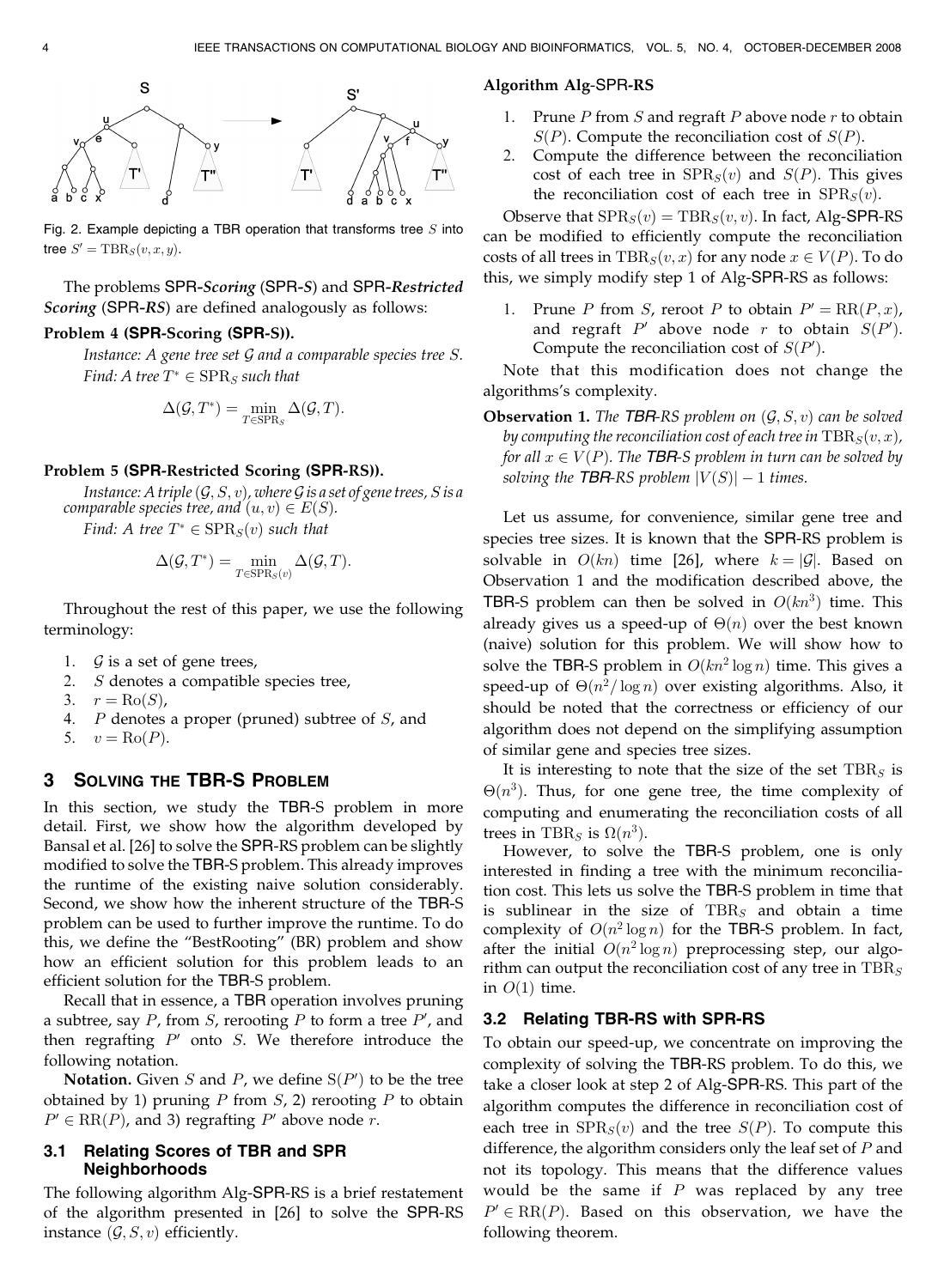**Theorem 3.1.** Let  $x'$ ,  $x'' \in V(P)$  and  $y'$ ,  $y'' \in V(S) \setminus (V(P) \cup \{r\})$ . Let

$$
T_1 = TBR_S(v, x', y'), T_2 = TBR_S(v, x', y''),
$$
  
\n $T_3 = TBR_S(v, x'', y'),$  and  $T_4 = TBR(v, x'', y'').$ 

Then,  $\Delta(\mathcal{G}, T_1) - \Delta(\mathcal{G}, T_2) = \Delta(\mathcal{G}, T_3) - \Delta(\mathcal{G}, T_4)$ .

**Proof.** Let  $\delta'(y')$  and  $\delta'(y'')$  represent the difference values computed by algorithm Alg-SPR-RS at nodes  $y'$  and  $y''$ , respectively, for regrafting subtree  $P' = RR(P, x').$ Similarly, let  $\delta''(y')$  and  $\delta''(y'')$  represent the difference values computed by Alg-SPR-RS at nodes  $y'$  and  $y''$ , respectively, for regrafting subtree  $P' = RR(P, x'')$ . Then, by definition

$$
\delta'(y') = \Delta(\mathcal{G}, \text{TBR}_S(v, x', y')) - \Delta(\mathcal{G}, S(\text{RR}(P, x'))),
$$
  
\n
$$
\delta'(y'') = \Delta(\mathcal{G}, \text{TBR}_S(v, x', y')) - \Delta(\mathcal{G}, S(\text{RR}(P, x'))),
$$
  
\n
$$
\delta''(y') = \Delta(\mathcal{G}, \text{TBR}_S(v, x'', y')) - \Delta(\mathcal{G}, S(\text{RR}(P, x''))),
$$
  
\n
$$
\delta''(y'') = \Delta(\mathcal{G}, \text{TBR}_S(v, x'', y'')) - \Delta(\mathcal{G}, S(\text{RR}(P, x''))).
$$

We also know that  $\delta'(y') = \delta''(y')$  and  $\delta'(y'') = \delta''(y'')$ , which implies that  $\delta'(y') - \delta'(y'') = \delta''(y') - \delta''(y'')$ . Rewriting this using the equations above gives us the theorem.  $\Box$ 

Based on this theorem and algorithm Alg-SPR-RS, we have the following corollary.

Corollary 3.1. To obtain the reconciliation cost of each tree in  $TBR<sub>S</sub>(v)$ , it is sufficient to compute the reconciliation cost of  $S(P')$  for each  $P' \in \operatorname{RR}(P)$  and then perform step 2 of Alg-**SPR**-RS starting with any  $S(P')$ , where  $P' \in RR(P)$ .

This is because the output of step 2 of Alg-SPR-RS will be the same for all  $S(P')$ , where  $P' \in RR(P)$ .

To solve the TBR-RS problem, it is sufficient to find one tree in  $TBR<sub>S</sub>(v)$  with the minimum reconciliation cost. Based on Alg-SPR-RS and Corollary 3.1, we have the following theorem.

- **Theorem 3.2.** Let  $T_1 = \text{TBR}_S(v, x, y)$  be a tree with the minimum reconciliation cost in  $TBR<sub>S</sub>(v)$ . If  $P' = RR(P, x)$ , then  $S(P')$  must have the minimum reconciliation cost among all trees in  $\bigcup_{P'' \in \text{RR}(P)} S(P'')$ .
- Proof. Let us suppose, for the sake of contradiction, that  $S(P')$  does not have the minimum reconciliation cost among the trees in  $\bigcup_{P'' \in \text{RR}(P)} S(P'')$ . Instead, let  $x' \in V(P)$ be such that  $S(\text{RR}(P, x'))$  has the lowest reconciliation  $\text{cost in } \bigcup_{P' \in \text{RR}(P)} S(P'')$ . Then, Theorem 3.1 implies that the tree  $TBR(v, x', y)$  must have a lower reconciliation cost than tree  $T_1$ , which is a contradiction. Thus,  $S(P')$ must have the minimum reconciliation cost among all trees in  $\bigcup_{P'' \in \text{RR}(P)} S(P'')$ .

In other words, to obtain a solution for the TBR-RS problem, for instance,  $(G, S, v)$ , it is sufficient to obtain the reconciliation costs of only the trees in  $TBR<sub>S</sub>(v, x)$ , where  $P' = RR(P, x)$  such that  $S(P')$  has the minimum reconciliation cost. Based on Corollary 3.1 and Theorem 3.2, we have the following corollary.

Corollary 3.2. The minimum reconciliation cost of a tree in  $TBR<sub>S</sub>(v)$  can be obtained by performing step 2 of Alg-SPR-RS

starting with  $S(P')$ , where  $P' \in \text{RR}(P)$  such that  $S(P')$  has the minimum reconciliation cost.

# Problem 6 (BR).

- Instance: A set of gene trees  $G$ , a compatible species tree S, and a proper subtree P of S.
- Find: A tree  $P' \in \text{RR}(P)$  for which  $\Delta(\mathcal{G}, S(P'))$  is minimum.

Thus, based on Observation 1, Theorems 3.1 and 3.2, and Corollaries 3.1 and 3.2, an efficient solution to the BR problem leads naturally to an efficient solution for the TBR-S problem. The remainder of this paper deals mostly with our solution to solve the BR problem efficiently. In the next section, we take a closer look at the BR problem and study some of its structural properties.

## STRUCTURAL PROPERTIES OF THE BR PROBLEM

Our solution to solve the BR problem for a set of input gene trees involves computing the reconciliation cost of  $S(P')$ , where  $P' \in \text{RR}(P)$ , for each gene tree separately and then combining the results to obtain the final solution. The solution for the BR problem is easily obtained by selecting that  $P' \in RR(P)$  for which the sum of the reconciliation costs from each gene tree is minimum. Therefore, in the remainder of this section, we assume that there is only one input gene tree  $G$  for the BR problem. Thus, the problem to be solved is the following:

# Problem 7 (ROOTING).

- Instance: A triple  $(G, S, P)$ , where G is a gene tree, S is a compatible species tree, and P is a proper subtree of S.
- Find: The reconciliation cost  $\Delta(G, S(P'))$  for each  $P' \in \operatorname{RR}(P)$ .

Notation. In order to avoid redundancy and facilitate comprehension, throughout the remainder of this paper, we abbreviate the mapping  $\mathcal{M}_{G,T}$  simply to  $\mathcal{M}_T$ , for any species tree T. In addition, if a node  $g \in V(G)$  is a gene duplication under mapping  $\mathcal{M}_T$  for some species tree  $T$ , then we say that  $d_T(g) = t$ , and  $d_T(g) = f$  otherwise.

To solve the ROOTING problem, we first calculate the reconciliation cost of  $S(P)$ . As P is rerooted to form  $P'$ , the duplication status of some of the nodes from  $G$  may change, which changes the reconciliation cost. We show how to efficiently compute this difference between the reconciliation cost of  $S(P)$  and the reconciliation cost of  $S(P')$  for each  $P' \in \operatorname{RR}(P)$ .

To realize this strategy, it is imperative to study the change in the duplication status of nodes in the gene tree as  $P$  is rerooted step by step. In particular, consider the mapping  $M_{S(P)}$ . Under this mapping, some of the nodes from  $V(G)$  are duplications, and some are not. Lemma 4.1 helps us identify those nodes in  $V(G)$  that maintain their duplication status under mapping  $\mathcal{M}_{S(P')}$  for every  $P' \in \text{RR}(P)$ . For any other node, say, g, in  $V(G)$ , Lemmas 4.2-4.5 allow us to identify those  $P' \in \text{RR}(P)$ for which (under mapping  $\mathcal{M}_{S(P')}$ ) 1)  $d_{S(P')}(g) = d_{S(P)}(g)$ (Lemmas 4.2-4.5), 2)  $\mathrm{d}_{S(P)}(g)=f$  but  $\mathrm{d}_{S(P')}(g)=t$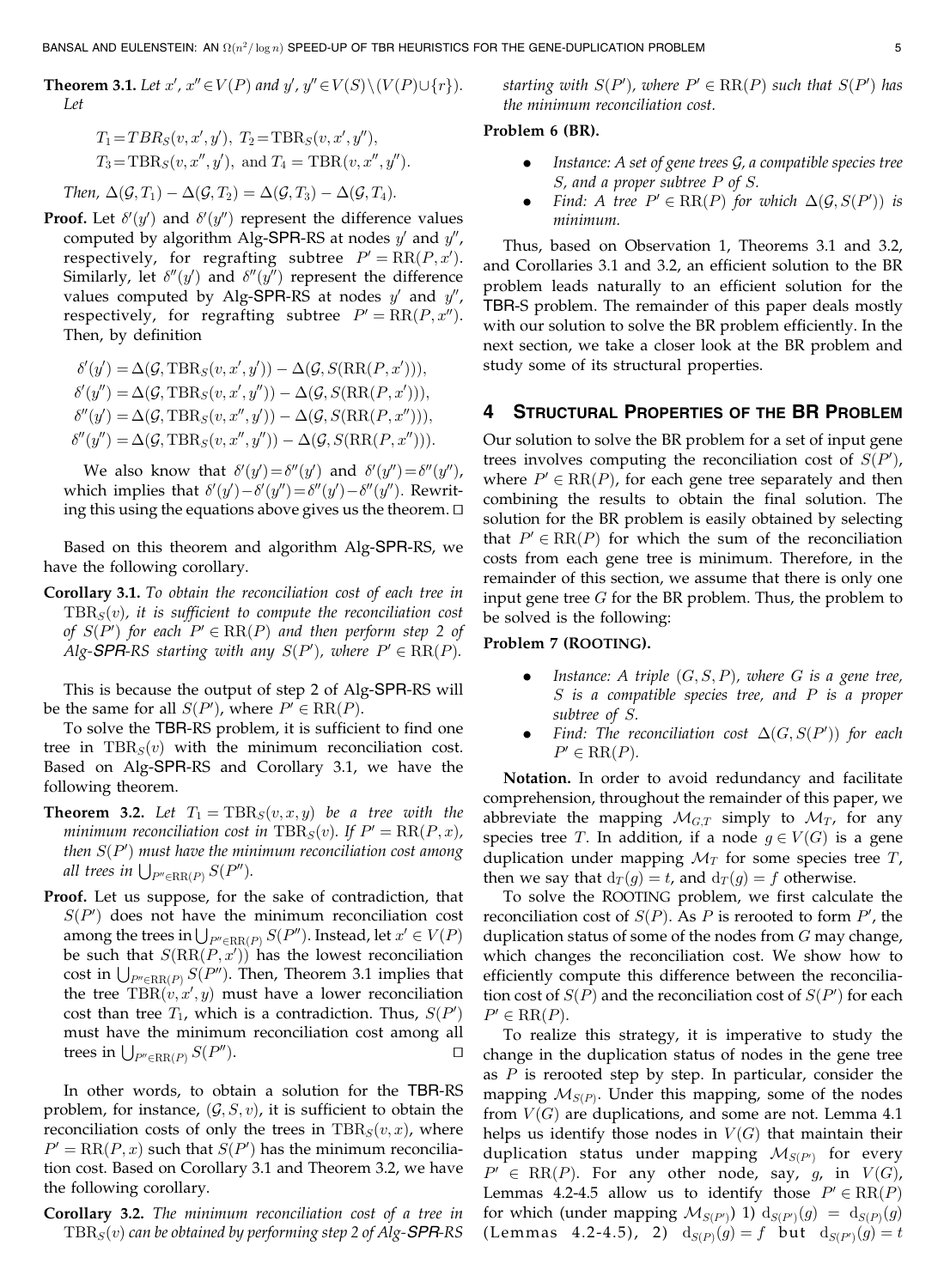

Fig. 3. Here,  $a = \mathcal{M}_{S(P)}(g)$ . According to Lemma 4.2, if x is one of the filled-in nodes of  $P$  and  $P' = \operatorname{RR}(P,x)$ , then  $\operatorname{d}_{S(P')}(g) = \operatorname{d}_{S(P)}(g).$ 

(Lemma 4.3), and 3)  $d_{S(P)}(g) = t$  but  $d_{S(P')}(g) = f$ (Lemma 4.5).

- **Lemma 4.1.** If  $g \in V(G)$  such that  $\mathcal{M}_S(g) \notin V(P)$ , then  $d_{S(P')}(g) = d_S(g)$  for any  $P' \in \text{RR}(P)$
- **Proof.** Observe that for any node  $g \in G$  for which  $\mathcal{M}_S(g)\not\in V(P)$ , the mapping  $\mathcal{M}_{S(P')}(g)$  is the same for each  $P' \in \text{RR}(P)$ . The lemma follows.  $\square$

Thus, under our strategy, we only need to consider those nodes in G that map to a node in  $V(P)$  under  $\mathcal{M}_S$ . These are the nodes that are responsible for any difference in the reconciliation costs of  $S(P)$  and  $S(P')$ , where  $P' \in RR(P)$ .

## **Definition 4.1.** A node  $g \in V(G)$  is relevant if  $\mathcal{M}_S(g) \in V(P)$ .

**Notation.** For the remainder of this section, let  $g \in V(G)$ be a relevant internal node and  $\text{Ch}(g) = \{g', g''\}$ . In order to aid intuition and simplify presentation, we define A, B, and C to be the sets  $V(P_a) \setminus \{a\}$ ,  $V(P_b) \setminus \{b\}$ , and  $V(P_c) \setminus \{c\}$ , respectively, where a, b,  $c \in V(P)$ .

#### **Observation 2.**  $q'$  and  $q''$  must be relevant.

This implies that the duplication status of a relevant node depends only on the mappings of other relevant nodes. Based on this crucial observation, we have the following lemmas.

- **Lemma 4.2.** Let  $a = \mathcal{M}_{S(P)}(g)$ . If  $P' = RR(P, x)$  for  $x \in V(P) \setminus A$ , then  $\textup{d}_{S(P')}(g) = \textup{d}_{S(P)}(g)$ . (See Fig. 3 for an example.)
- **Proof.** If  $P' = RR(P, x)$  for  $x \in V(P) \setminus A$ , then the subtree of  $S(P')$  rooted at a must be identical for each P'. This means that the node  $g$  and all its descendants would have the same mapping under  $\mathcal{M}_{S(P')}$ , for all  $P' = RR(P, x)$ , where  $x \in V(P) \setminus A$ . Thus, the duplication status of g is preserved.  $\square$



Fig. 4. Here,  $a = \mathcal{M}_{S(P)}(g)$ ,  $b = \mathcal{M}_{S(P)}(g')$ , and  $c = \mathcal{M}_{S(P)}(g'')$ . If  $P' = RR(P, x)$ , then according to Lemma 4.3,  $d_{S(P')}(g) = t$  if and only if  $x$  is not a filled-in node of  $P$ .



Fig. 5. Here,  $a = \mathcal{M}_{S(P)}(g) = \mathcal{M}_{S(P)}(g')$ , and  $b = \mathcal{M}_{S(P)}(g'')$ .  $\alpha$  is the node nearest to b along the path between a and b in  $S(P)$  such that there exists a node  $v \in V(G_{q'})$  with  $\mathcal{M}_{S(P)}(v) \in V(P_\alpha)$ . The filled-in node is the node  $\mathcal{M}_{S(P)}(v)$ . In this example, according to Lemma 4.5, if  $P' = \operatorname{RR}(P,x)$ , then  $\textup{d}_{S(P')}(g) = f$  if and only if  $x \in V(P_\beta) \setminus B$ .

**Lemma 4.3.** Suppose  $d_{S(P)}(g) = f$  and let  $b = \mathcal{M}_{S(P)}(g')$  and  $c = \mathcal{M}_{S(P)}(g'')$ . If  $P' = RR(P, x)$ , then  $d_{S(P')}(g) = t$  if and only if  $x \in B \cup C$ . (See Fig. 4 for an example.)

**Proof.** Let  $a = M_{S(P)}(g)$ . We break up the problem into four distinct cases, which cover all possible values for  $x$ .

Case 1:  $x \in V(P) \setminus A$ . In this case, by Lemma 4.2,  $\mathrm{d}_{S(P')}(g)=\mathrm{d}_{S(P)}(g).$  Thus,  $\mathrm{d}_{S(P')}(g)=f.$ 

Case 2:  $x \in A \setminus (B \cup C)$ . The node g must keep mapping to node  $b$ , and the node  $g''$  must keep mapping to node  $c$  for all values of  $x$  in this case. Let  $d = \mathcal{M}_{S(P') }(g)$ , where  $P' = RR(P, x)$ . Observe that d must be the LCA of nodes  $b$  and  $c$  in the tree  $S(P')$ . However, the subtrees rooted at b and c in  $S(P')$  must be disjoint, i.e., they do not share any nodes. Thus,  $d \neq b \neq c$ , and hence,  $d_{S(P')}(g) = f$  in this case.

Case 3:  $x \in B$ . In this case, let  $d = \mathcal{M}_{S(P')}(g')$ , where  $P' = RR(P, x)$ . Then, in the tree  $S(P')$ , the node d must be an ancestor of node  $b$ , and the node  $b$  is an ancestor of node  $c$ . Also, the node  $g''$  must keep mapping to node  $c$ for all values of  $x \in B$ . This implies that  $\mathcal{M}_{S(P')}(g) = d$ , and hence,  $\text{d}_{S(P')}(g)=t$  in this case.

Case 4:  $x \in C$ . This case is symmetric to case 3 above. The lemma follows:  $\Box$ 

- **Lemma 4.4.** If  $\mathcal{M}_{S(P')}(g) = \mathcal{M}_{S(P')}(g') = \mathcal{M}_{S(P')}(g'')$  for some  $P' \in \text{RR}(P)$ , then  $d_{S(P'')}(g) = t$  for every  $P'' \in \text{RR}(P)$ .
- **Proof.** We will show that under every mapping  $M_{S(P^n)}$  for every  $P'' \in \text{RR}(P)$ , at least one of g' or g'' maps to  $\mathcal{M}_{S(P'')}(g)$ . Suppose, for contradiction, that there exists a  $P''' \in \text{RR}(P)$  such that  $d_{S(P''')}(g) = f$ . Let  $b = \mathcal{M}_{S(P''')}(g')$ and  $c = \mathcal{M}_{S(P''')}(g'')$ . Then, by Lemma 4.3, we know that  $d_{S(P'')}(g) = t$  if and only if  $P'' = RR(P''', x)$  for  $x \in B \cup C$ .

However, if  $x \in B$ , then for each  $P'' = RR(P''', x)$ , we must have  $c = \mathcal{M}_{S(P'')}(g'') \neq \mathcal{M}_{S(P'')}(g)$ . Similarly, if  $x \in C$ , then for each  $P'' = RR(P''', x)$ , we must have  $\mathcal{M}_{S(P'')}(g') = b \neq \mathcal{M}_{S(P'')}(g)$ . This implies that there could not be any  $P' = RR(P)$  (since  $RR(P) = RR(P<sup>III</sup>)$ ) such that  $\mathcal{M}_{S(P')}(g) = \mathcal{M}_{S(P')}(g') = \mathcal{M}_{S(P')}(g'')$ . This is a contradiction. Thus,  $d_{S(P'')}(g) = t$  for every  $P'' \in RR(P)$ .  $\Box$ 

**Lemma 4.5.** Let  $a = \mathcal{M}_{S(P)}(g) = \mathcal{M}_{S(P)}(g)$  and  $b =$  $\mathcal{M}_{S(P)}(g'')$ . Let  $\alpha$  denote the node nearest to b along the path between a and b in  $S(P)$  such that there exists a node  $v \in$  $V(G_{q})$  with  $\mathcal{M}_{S(P)}(v) \in V(P_{\alpha})$ . If  $\alpha \neq b$ , then let  $\beta$  be the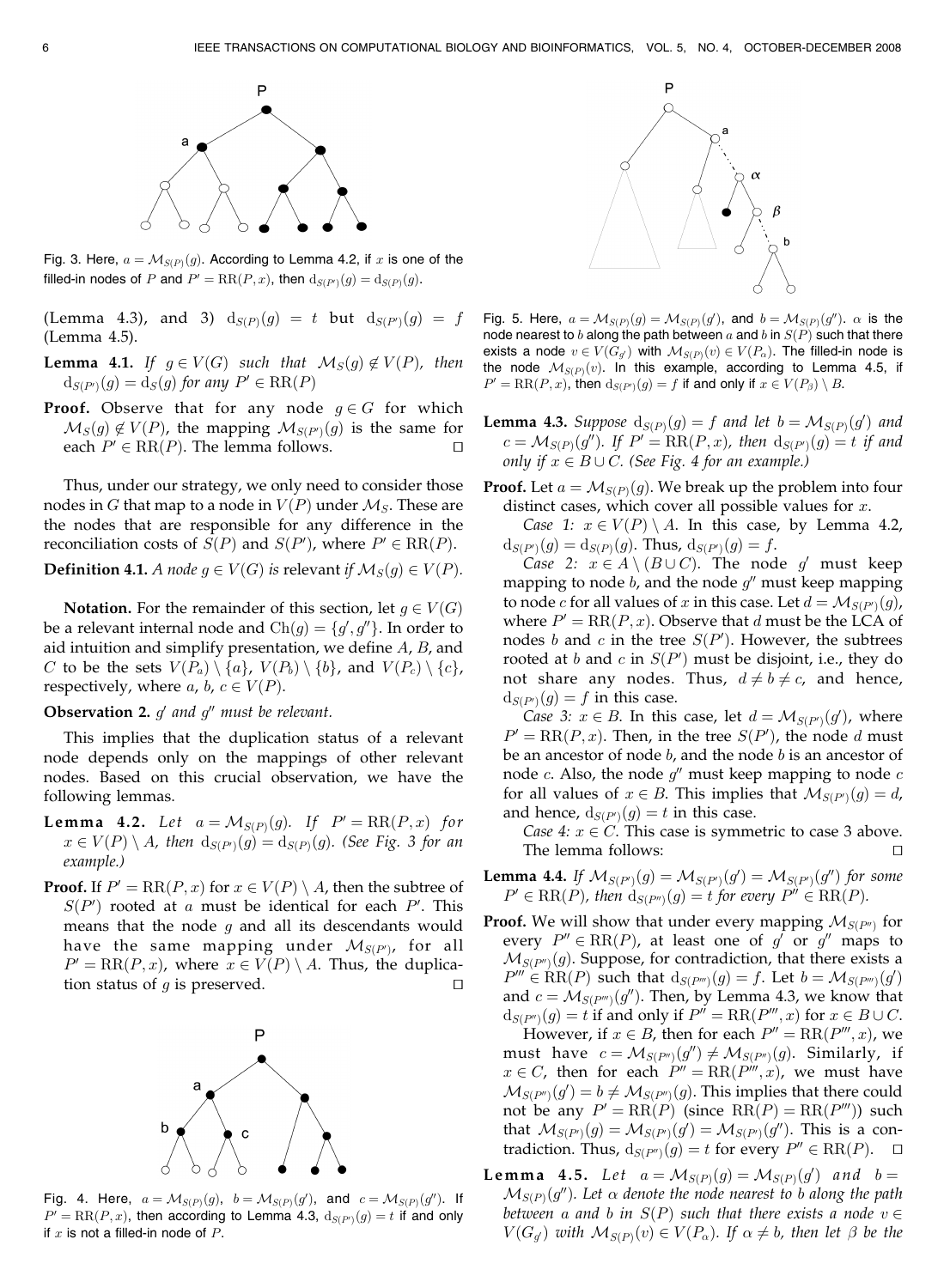child of  $\alpha$  that lies along the path from  $\alpha$  to b. Then, we have the following:

- 1. If  $\alpha = b$ , then  $d_{S(P')}(g) = t$  for each  $P' \in \text{RR}(P)$ .
- 2. Otherwise, given that  $P' = RR(P, x)$ ,  $d_{S(P')}(g) = f$  if and only if  $x \in V(P_\beta) \setminus B$ .

(See Fig. 5 for an example.)

**Proof.** If  $\alpha = b$ , then there is a child b of b such that there exists a node  $v \in V(G_g)$  with  $\mathcal{M}_{S(P)}(v) \in V(P_\theta)$ . Consider the tree  $S(P'')$ , where  $P'' = RR(P, b')$ . Under mapping  $M_{S(P'')}$ , the nodes g' and g'' must both map to the root node of  $S(P'')$ . Hence, node g must map to the root node as well. By Lemma 4.4,  $\mathrm{d}_{S(P')}(g)=t$  for each  $P' \in \operatorname{RR}(P)$ .

If  $\alpha \neq b$  and  $P' = RR(P, x)$ , we break up the problem into three distinct cases, which cover all possible values for x.

Case 1.  $x \in B$ . Let  $d = \mathcal{M}_{S(P')}(g'')$ . Observe that for  $x \in V(P_b)$ ,  $\mathcal{M}_{S(P')}(g')$  must be the node  $\alpha$ . Now, in the tree  $S(P')$ , the node d must be an ancestor of node b, which in turn is a proper ancestor of node  $\alpha$ . This implies that  $\mathcal{M}_{S(P')}(g) = d$ , and hence,  $\textup{d}_{S(P')}(g) = t$  in this case.

Case 2.  $x \in V(P_\beta) \setminus B$ . The node g must map to node  $\alpha$ , and the node  $g''$  will keep mapping to node  $b$ , for all values of  $x$  in this case. Let  $d = \mathcal{M}_{S(P') }(g).$  Observe that d must be the LCA of nodes  $\alpha$  and b in the tree  $S(P')$ . However, the subtrees rooted at b and  $c$  in  $S(P')$  must be disjoint, i.e., they do not share any nodes. Thus, in  $S(P')$ ,  $d \neq \alpha \neq b$ , and hence,  $d_{S(P')}(g) = f$  in this case.

Case 3.  $x \in V(P) \setminus V(P_\beta)$ . Let  $d = \mathcal{M}_{S(P')}(g')$ . Observe that for  $x \in V(P) \setminus V(P_\beta)$ ,  $\mathcal{M}_{S(P')}(g'') = b$ . In the tree  $S(P')$ , the node d must be an ancestor of node  $\alpha$ , which in turn is a proper ancestor of node b. This implies that  $\mathcal{M}_{S(P')}(g)=d$ , and hence,  $\text{d}_{S(P')}(g)=t$  in this case.

The lemma follows.  $\Box$ 

Based on these lemmas, we now give an efficient algorithm to solve the ROOTING problem.

# 5 DESCRIPTION OF THE ALGORITHM

We first design an efficient algorithm, called Alg-RCT (see Algorithm 1), which solves the ROOTING problem. Based on the lemmas seen in Section 3, we then show how this algorithm fits into our algorithm for solving the TBR-S problem. Finally, we prove the correctness of our algorithm and analyze its complexity.

In our algorithm to solve the ROOTING problem, we compute two values, gain and loss, at each node in P. For a node  $s \in V(P)$ , the value of gain at s, denoted by  $gain(s)$ , represents the number of additional nodes from G that will become duplications when  $P' = RR(P, s)$  is rerooted to form  $P'' = RR(P, t)$ , for both  $t \in Ch(s)$ . Similarly, the value  $loss(s)$  represents the number of nodes from  $G$  that will lose their duplication status when  $P' = RR(S, Pa(s))$  is rerooted to form  $P'' = RR(S, s)$ .

The overall strategy of this algorithm is to consider the nodes in G one at a time and update the relevant gain and loss values on  $P$  for that node. For those nodes in  $G$  that satisfy the preconditions of one of Lemmas 4.1-4.4, this is relatively straightforward. But the nodes in  $G$  satisfying the precondition of Lemma 4.5 are harder to handle efficiently. Updating the relevant gain and loss values for such nodes makes use of the procedure IntervalTree, described in Algorithm 2.

A fairly detailed overview of algorithm Alg-RCT (which makes use of algorithm IntervalTree) now follows. For a more detailed description of this algorithm, the reader is encouraged to refer to Algorithms 1 and 2.

## Algorithm 1. Alg-RCT

- 1: **Input:** A gene tree  $G$ , species tree  $S$ , and the pruned subtree P.
- 2: **Output:** The reconciliation cost  $\Delta(G, S(P'))$  for each  $P' \in \text{RR}(P)$
- 3: Create two counters gain and loss at each node in P. They are all set to 0 initially.
- 4: Construct the mapping  $\mathcal{M}_{S(P)}$  and let  $\delta \leftarrow \Delta(G, S(P)).$
- 5: Traverse through  $G$  and "mark" all those nodes that map to a node in  $P$  under mapping  $\mathcal{M}_{S(P)}$ . Also record the gene duplication status of each marked node.
- 6: for each marked internal node  $g \in V(G)$  do

7: Let 
$$
Ch(g) = \{g', g''\}.
$$

$$
8: \quad \text{if } d_{S(P)}(g) == f \text{ then}
$$

9: 
$$
gain(\mathcal{M}_{S(P)}(g')) \leftarrow gain(\mathcal{M}_{S(P)}(g')) + 1.
$$
  
\n10:  $gain(\mathcal{M}_{S(P)}(g')) \leftarrow gain(\mathcal{M}_{S(P)}(g')) + 1.$ 

10: 
$$
gain(\mathcal{M}_{S(P)}(g'')) \leftarrow gain(\mathcal{M}_{S(P)}(g'')) + 1.
$$

$$
11: \qquad \text{else}
$$

12: if  $\mathcal{M}_{S(P)}(g) = \mathcal{M}_{S(P)}(g)$  AND  $\mathcal{M}_{S(P)}(g) =$  $\mathcal{M}_{S(P)}(q'')$  then

13: Continue with the next iteration of the "for" loop at Line 6.

14: else

- 15: Let  $\mathcal{M}_{S(P)}(g) = \mathcal{M}_{S(P)}(g)$ . (Note: In this else statement, only one of  $g'$  or  $g''$  may map to the same node as  $g$  in  $P$ . W.l.o.g., we assume that this node is  $g'$ .)
- 16: Let  $a = \mathcal{M}_{S(P)}(g)$ , and  $\text{Ch}_P(a) = \{b, c\}.$
- 17: W.l.o.g., assume that  $\mathcal{M}_{S(P)}(g'') \in V(P_c)$ .
- 18: Mark node  $g'$  as "Special."
- 19: Call INTERVALTREE $(G, P)$ .
- 20: Set a weight  $W$  initialized to 0 for each node in  $P$ .
- 21: for each node  $s$  in a preorder traversal of  $P$  do
- 22: if If  $s = \text{Ro}(P)$  then
- 23:  $W(s) \leftarrow 0$ .

24: else

25: if 
$$
s \in \text{Ch}(\text{Ro}(P))
$$
 then

$$
26: \t W(s) \leftarrow \delta.
$$

27: else

28: 
$$
W(s) \leftarrow W(\text{Pa}(s)) + gain(\text{Pa}(s)) - loss(s)
$$

#### Algorithm 2. INTERVALTREE

- 1: **Input:**  $G$ ,  $P$  (We use the same notation as in Alg-RCT).
- 2: Label  $G$  according to an in-order tour.
- 3: Create an empty set called "End" at each node in P.
- 4: for each Special node  $u$  of  $G$  do
- 5: Let v denote the sibling of  $u$  in  $G$ . Add  $u$  to the End set of  $\mathcal{M}_{S(P)}(v)$ .
- 6: Create an empty Interval tree.
- 7: for each node  $x$  in an Euler tour of  $P$  do
- 8: During the tree traversal, if we are moving into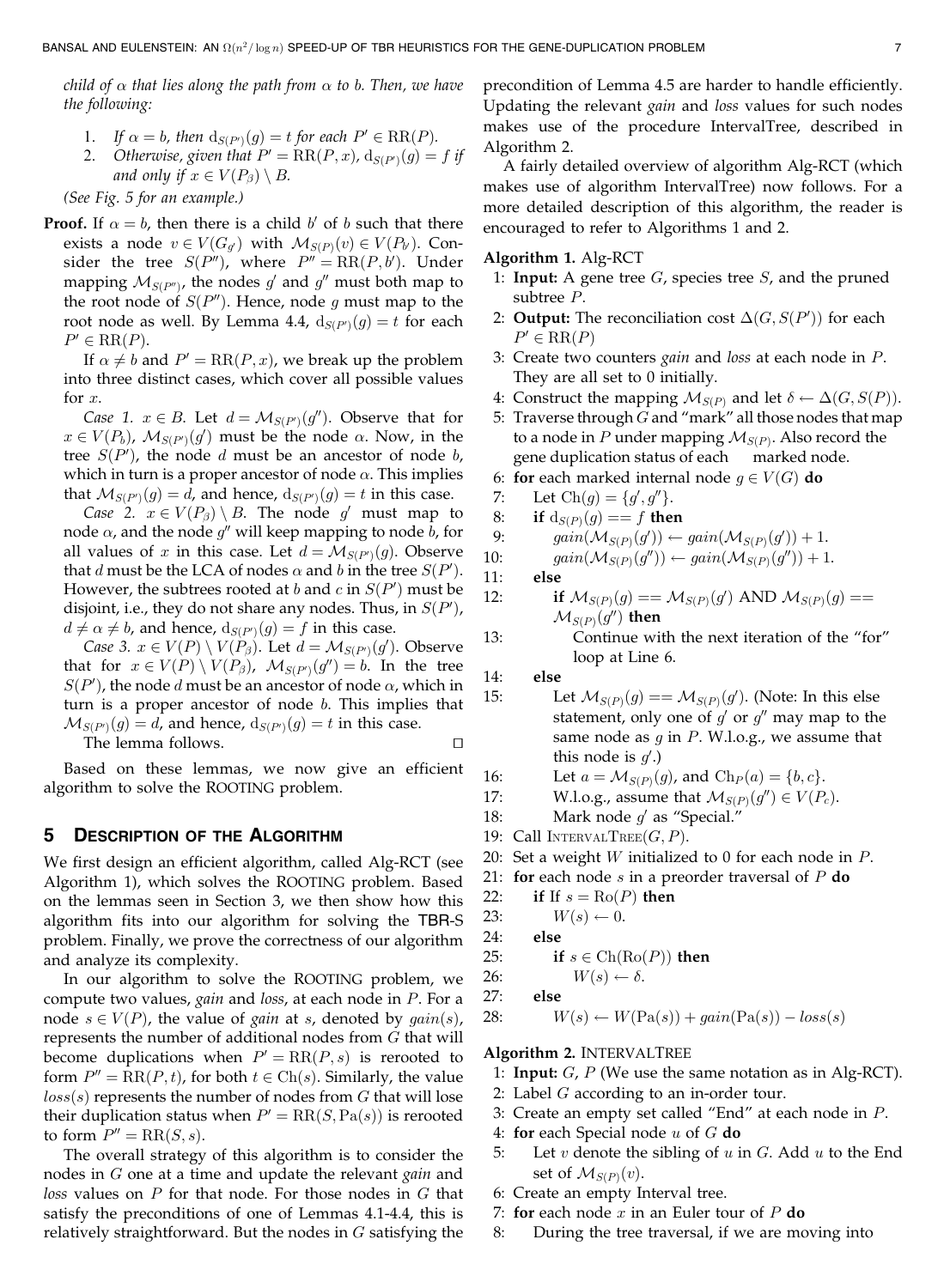subtree  $P_x$ , then add the nodes in the End set of x to the interval tree, and if we are moving out of subtree  $P<sub>x</sub>$ , then remove the nodes in the End set of x from the interval tree.

- 9: if  $x$  is a leaf node then
- 10: **for** each node  $y \in M_{S(P)}^{-1}(x)$  **do**
- 11: Perform a stabbing query on the interval tree with *y*. Store the result in a set called "TempSet."
- 12: **for each node u in TempSet do**
- 13: Remove the Special status for node  $u$  and delete it from the interval tree.
- 14: Delete all the End sets associated with nodes in P. Also, delete the interval tree.
- 15: Create two empty sets called "Start" and "End" at each node in P.
- 16: for each Special node  $u$  of  $G$  do
- 17: Add  $u$  to the Start set of  $a$  in  $P$ . And add  $u$  to the End set of  $\mathcal{M}_{S(P)}(v)$  in *P*).
- 18: Create an empty Interval tree.
- 19: for each node  $x$  in a left-child-first postorder traversal of  $P$  do
- 20: Add the nodes in the End set of  $x$  to the interval tree. Remove the nodes in the Start set of  $x$  from the interval tree.
- 21: if  $x$  is a leaf node then
- 22: **for** each node  $y \in \mathcal{M}_{S(P)}^{-1}(x)$  **do**
- 23: Perform a stabbing query on the interval tree with  $y$ . Store the result in a set called "TempSet."
- 24: **for** each node  $u$  in Tempset **do**
- 25: Let  $\alpha(u) \leftarrow \text{lca}(\{x, \mathcal{M}_{S(P)}(v)\})$ , where v is the sibling of the node  $u$ .
- 26: Delete the interval for node  $u$  from the interval tree.
- 27: for each node  $x$  in a right-child-first postorder traversal of  $P$  do
- 28: Add the nodes in the End set of  $x$  to the interval tree. Remove the nodes in the Start set of  $x$  from the interval tree.
- 29: if  $x$  is a leaf node then
- 30: **for** each node  $y \in \mathcal{M}_{S(P)}^{-1}(x)$  **do**
- 31: Perform a stabbing query on the interval tree with  $y$ . Store the result in a set called "TempSet."
- 32: **for each node u in Tempset do**
- 33: Let  $\beta(u) \leftarrow \text{lca}(\{x, \mathcal{M}_{S(P)}(v)\})$ , where v is the sibling of the node  $u$ . 34: Delete the interval for node  $u$  from the interval tree.
- 35: for each Special node  $u$  of  $G$  do
- 36: Let  $\gamma$  be that node among  $\alpha(u)$  or  $\beta(u)$  that has the greatest depth.
- 37: if  $\gamma \neq a$  AND  $\gamma \neq gain(\mathcal{M}_{S(P)}(v))$  then
- 38: Let  $\gamma'$  be the child of  $\gamma$  in P that lies along the path from a to  $\mathcal{M}_{S(P)}(v)$ ). Set  $loss(\gamma') \leftarrow loss(\gamma') + 1$ , and  $gain(\mathcal{M}_{S(P)}(v)) \leftarrow gain(\mathcal{M}_{S(P)}(v)) + 1.$

# 5.1 Algorithm Alg-RCT

The input for Alg-RCT is the instance  $(G, S, P)$  of the ROOTING problem.

The output is a  $W: V(P) \to \mathbb{N}_0$  node weighted version of tree *P*, where  $W(s) = \Delta(G, S(P'))$  for  $P' = RR(P, s)$ .

- 1. Initialization. Construct  $S(P)$  and initialize two counters  $qain(s)$  and  $loss(s)$  with 0 for each node  $s \in V(P)$ . Then, compute  $\mathcal{M}_{S(P)}$ . Create two empty sets "Start" and "End" at each node in P.
- 2. Partially updating the values for gain and loss. For each relevant node  $g \in V(G)$  do the following: If  $d_{S(P)}(g) = f$ , then  $gain(\mathcal{M}_{S(P)}(x)) \leftarrow gain(\mathcal{M}_{S(P)}(x)) +$ 1 for each  $x \in Ch(g)$ . If  $d_{S(P)}(g) = t$ , where  $a = \mathcal{M}_{S(P)}(g) = \mathcal{M}_{S(P)}(g')$ , and  $\mathcal{M}_{S(P)}(g'') \neq a$ , for  $Ch(g) = \{g', g''\}$ , add g' to the Start set of node a and the End set of node  $\mathcal{M}_{S(P)}(g'')$ .
- 3. Fully updating the values for gain and loss. We now update the loss and gain values for those nodes that satisfy the condition of Lemma 4.5. These nodes are marked as "Special." Following the notation from Lemma 4.5, the goal is to find node  $\alpha \in P$  for each Special node from G. For convenience, here, we only give a high-level description of the algorithm to be followed for this step, and the reader is referred to Algorithm 2 for a detailed description. An in-order labeling of G lets us store the subtree  $G_q$  for any Special node  $g \in V(G)$  as an interval. These intervals can be stored in an interval tree so that stabbing queries can be performed efficiently. We first traverse the tree  $P$  in an Euler tour order and locate those nodes in  $G$  that satisfy case 1 of Lemma 4.5. Such nodes need not be considered any further, and hence, their Special status is removed. Next, we traverse  $P$  in postorder, and for each node, say,  $x$ , we keep track of those nodes from the gene tree that might have a descendant mapping to  $x$  and for which  $\alpha$  can be deduced from x. This is done by making use of the Start and End sets established in the previous step. This "currently active" set of nodes (intervals) is maintained dynamically in the interval tree. Performing stabbing queries on the interval tree allows us to obtain those Special nodes for which the  $\alpha$  nodes can be deduced easily from x. This postorder traversal is actually broken into two separate traversals: a left-child-first postorder traversal and a right-child-first postorder traversal. This is required in order to be able to find the node  $\alpha$ for each Special node.
- 4. Computing the reconciliation costs. The tree  $P$  is initialized to be  $P$ , and its node weights are set to 0. Set  $\delta \leftarrow \Delta(G, S(P))$ . For each node s in a preorder traversal on the tree  $P$ , we calculate the weight of that node as follows: If  $s \in \text{Ch}(\text{Ro}(P))$ , then  $W(s) \leftarrow \delta$ . Otherwise, set  $W(s) \leftarrow W(\text{Pa}(s)) +$  $gain(Pa(s)) - loss(s).$

Next, we prove the correctness of algorithm Alg-RCT and analyze its complexity.

**Lemma 5.1.** Consider a node  $g \in V(G)$  and a node  $s \in V(P)$ . Let  $\text{Ch}_P(s) = \{s', s''\}.$  If  $\text{d}_{S(P')}(g) = f$  and  $\text{d}_{S(P'')}(g) = t$ , where  $P' = RR(P, s)$  and  $P'' = RR(P, s')$ , then we must have  $d_{S(P''')}(g) = t$ , where  $P''' = RR(P, s'')$ .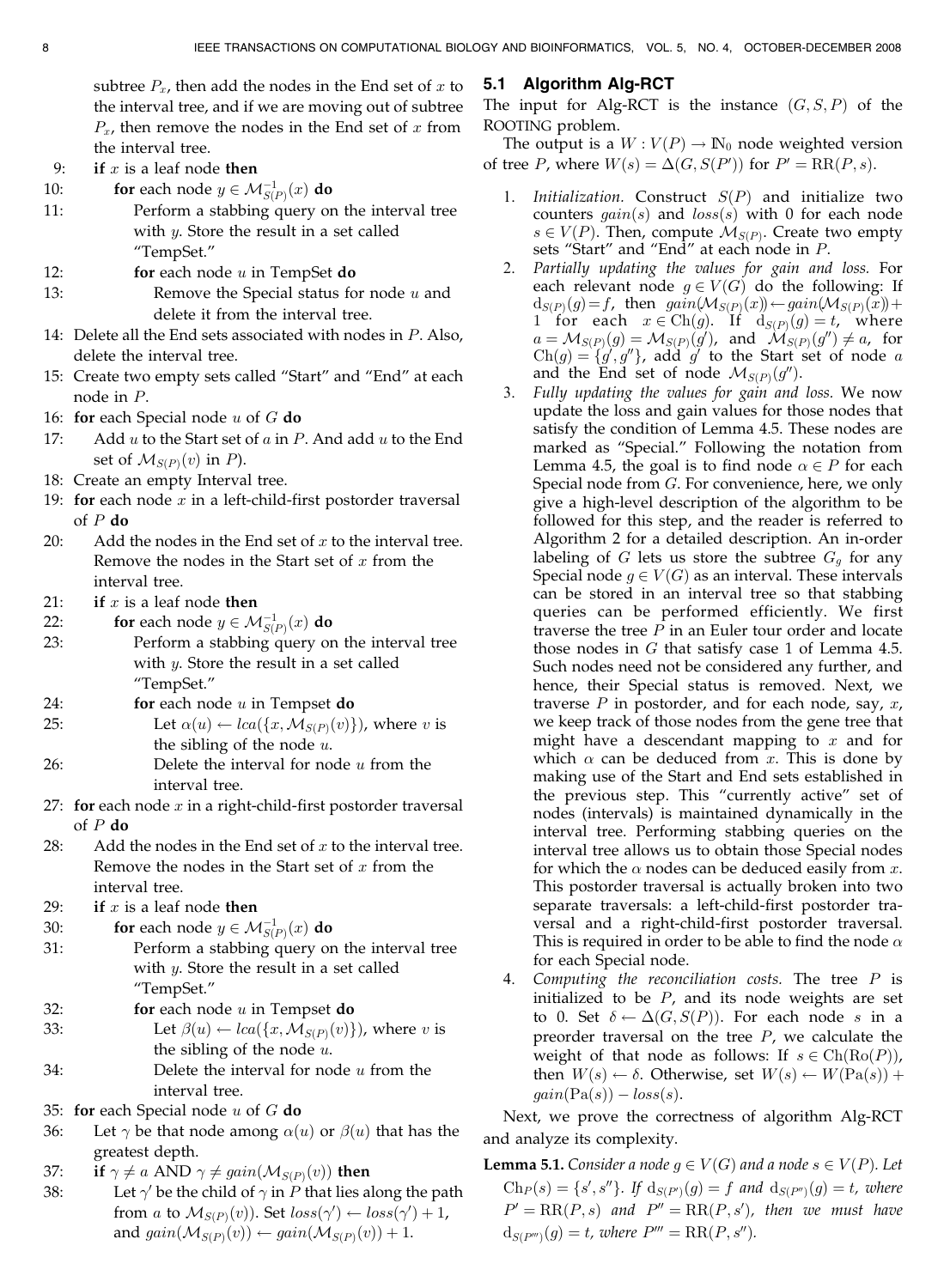**Proof.** This follows from the statement of Lemma  $4.3$ .  $\Box$ 

Recall that the output of algorithm Alg-RCT is a  $W: V(P) \to \mathbb{N}_0$  node weighted version of tree P, where  $W(s) = \Delta(G, S(P'))$  for  $P' = RR(P, s)$ .

Given a node  $s \in V(P)$  and a child t of s, let x be the number of nodes from  $G$  that will become duplications when  $P' = RR(P, s)$  is rerooted to form  $P'' = RR(P, t)$ . Then, Lemma 5.1 implies that  $gain(s) = x$ . Now, Observation 3 follows easily based on the definitions of *gain* and loss and the computation of the value  $W(s)$  at each node  $s \in V(P)$  (see steps 20-28 of Algorithm 1).

**Observation 3.** If the values of  $gain(s)$  and  $loss(s)$  are correctly computed at each  $s \in V(P)$  of  $W(s)$ , then the value of  $W(s)$  is also correctly computed for each  $s \in V(P)$ .

Recall that the overall strategy of algorithm Alg-RCT is to consider all the nodes in  $G$  one at a time and update the relevant gain and loss values on  $P$  for that node. Consider any node  $g \in V(G)$ . We will say that g correctly updates the values *gain* and *loss* on *P* if and only if 1) for each node  $s \in V(P)$  for which  $d_{S(P')}(g) = f$  and  $d_{S(P'')}(g) = t$ , where  $P' = RR(P, s)$ and  $P'' = RR(P, t)$ ,  $t \in Ch(s)$ , we set  $gain(s) \leftarrow gain(s) + 1$ , and 2) for each node  $s \in V(P)$  for which  $d_{S(P')}(g) = t$  and  $d_{S(P'')}(g) = f$ , where  $P' = RR(S, Pa(s))$  and  $P'' = RR(S, s)$ , we set  $loss(s) \leftarrow loss(s) + 1$ .

Now, Observation 4 follows directly based on the definition of *gain* and *loss*.

- Observation 4. If each node in G correctly updates the value of the relevant gain and loss counters on P, then the values of  $gain(s)$  and  $loss(s)$  are correctly computed at each  $s \in V(P)$ .
- Theorem 5.1. Algorithm Alg-RCT solves the ROOTING problem.
- Proof. Observations 3 and 4 directly imply that in order to prove the correctness of algorithm Alg-RCT, it is sufficient to prove that each node in  $G$  correctly updates the *gain* and *loss* values on  $P$ . Therefore, let  $g$  be some node in  $V(G)$ . We will show that according to algorithm Alg-RCT, g correctly updates the values gain and loss on *P*. Let  $Ch(g) = \{g', g''\}$ ; then, depending on which node is picked, there are four distinct possibilities, exactly one of which must hold true:
	- 1.  $q$  is not a relevant node.
	- 2. *g* is relevant, and  $d_{S(P)}(g) = f$ .
	- 3. g is relevant,  $d_{S(P)}(g) = t$ , and  $\mathcal{M}_{S(P)}(g) =$  $\mathcal{M}_{S(P)}(g')=\mathcal{M}_{S(P)}(g'').$
	- 4. g is relevant,  $d_{S(P)}(g) = t$ , and  $\mathcal{M}_{S(P)}(g) =$  $\mathcal{M}_{S(P)}(g') \neq \mathcal{M}_{S(P)}(g'').$

Let us now study how algorithm Alg-RCT behaves in each of these cases:

1.  $q$  is not a relevant node. In this case, by Lemma 4.1, no changes should be made to any of the *gain* and *loss* values on  $P$ . As can be seen in steps 5 and 6 of Algorithm 1, the algorithm ignores all nonrelevant nodes. Hence, in this case, algorithm Alg-RCT correctly updates the values of *gain* and *loss*.

- 2. *g* is relevant, and  $d_{S(P)}(q) = f$ . In this case, by Lemma 4.3, we must only increment the value *gain* at the nodes  $\mathcal{M}_{S(P)}(g')$  and  $\mathcal{M}_{S(P)}(g'')$  by 1. As can be seen in steps 8-10 of Algorithm 1, this is exactly what algorithm Alg-RCT does.
- 3. g is relevant,  $d_{S(P)}(g) = t$ , and  $\mathcal{M}_{S(P)}(g) =$  $\mathcal{M}_{S(P)}(g') = \mathcal{M}_{S(P)}(g'') .$  In this case, by Lemma 4.4, no changes should be made to any of the gain and loss values on P. A look at steps 12 and 13 of Algorithm 1 confirms that algorithm Alg-RCT works correctly in this case.
- 4. g is relevant,  $d_{S(P)}(g) = t$ , and  $\mathcal{M}_{S(P)}(g) =$  $\mathcal{M}_{S(P)}(g') \neq \mathcal{M}_{S(P)}(g'')$ . In this case,  $g'$  is marked as a Special node, and execution is transferred to Algorithm 2 (see steps 18 and 19). The first step in Algorithm 2 is to label  $G$  according to an in-order tour. This lets us store any subtree  $G_z$ ,  $z \in V(G)$ , as an interval with the following property: a node is a descendant of  $G<sub>z</sub>$  if and only if its label lies within the interval associated with  $z$ . This is used to determine in output-sensitive time (by making use of stabbing queries on an interval tree) those nodes in some subset of  $V(G)$  that contain a given node as their descendant.

According to Lemma 4.5, before we can update any  $g$  and loss values, we must first locate the node  $\alpha$  (see Lemma 4.5 for the definition of  $\alpha$ ). Next, we show how Algorithm 2 locates this node  $\alpha$ . Let b denote the node  $\mathcal{M}_{S(P)}(g'')$ . Following Lemma 4.5, we subdivide our analysis into two parts:

a.  $\alpha = b$ . By the definition of  $\alpha$ , we have this case if and only if there exists a node  $v \in V(G_q)$ with  $\mathcal{M}_{S(P)}(v) \in \text{Le}(P_b)$ . According to part 1 of Lemma 4.5, in this case, no changes should be made to any of the *gain* and *loss* values on  $P$ .

This case is handled in steps 7-13 of Algorithm 2. Here, the node  $q'$  is first added to the End set at b. This means that the interval tree contains the interval for  $g'$  when we enter the subtree  $P_b$  during the Euler tour of  $P$ . Next, the algorithm essentially does the following: at each leaf node,  $x$ , in  $P_b$ , it asks if there exists a node v in  $G_{q'}$  for which  $\mathcal{M}_{S(P)}(v) = x$ . If yes, then we remove the Special status of node  $g'$ . This ensures that the node g does not affect any gain and loss values.

b.  $\alpha \neq b$ . This case is handled in steps 15-38 of Algorithm 2. Observe that if  $g$  falls under this case, then it is unaffected by steps 7-13 of Algorithm 2. Handling this case involves traversing an arbitrarily ordered version of P in postorder twice, once in a left-child-first manner and again in a right-child-first manner. Each of these traversals produces a possible candidate for the node  $\alpha$  for g. The actual  $\alpha$  for g is the node closest to b among these two candidates.

Suppose the node  $\alpha$  for g was such that  $b$  lies in the left subtree of  $P_\alpha.$  Then, let us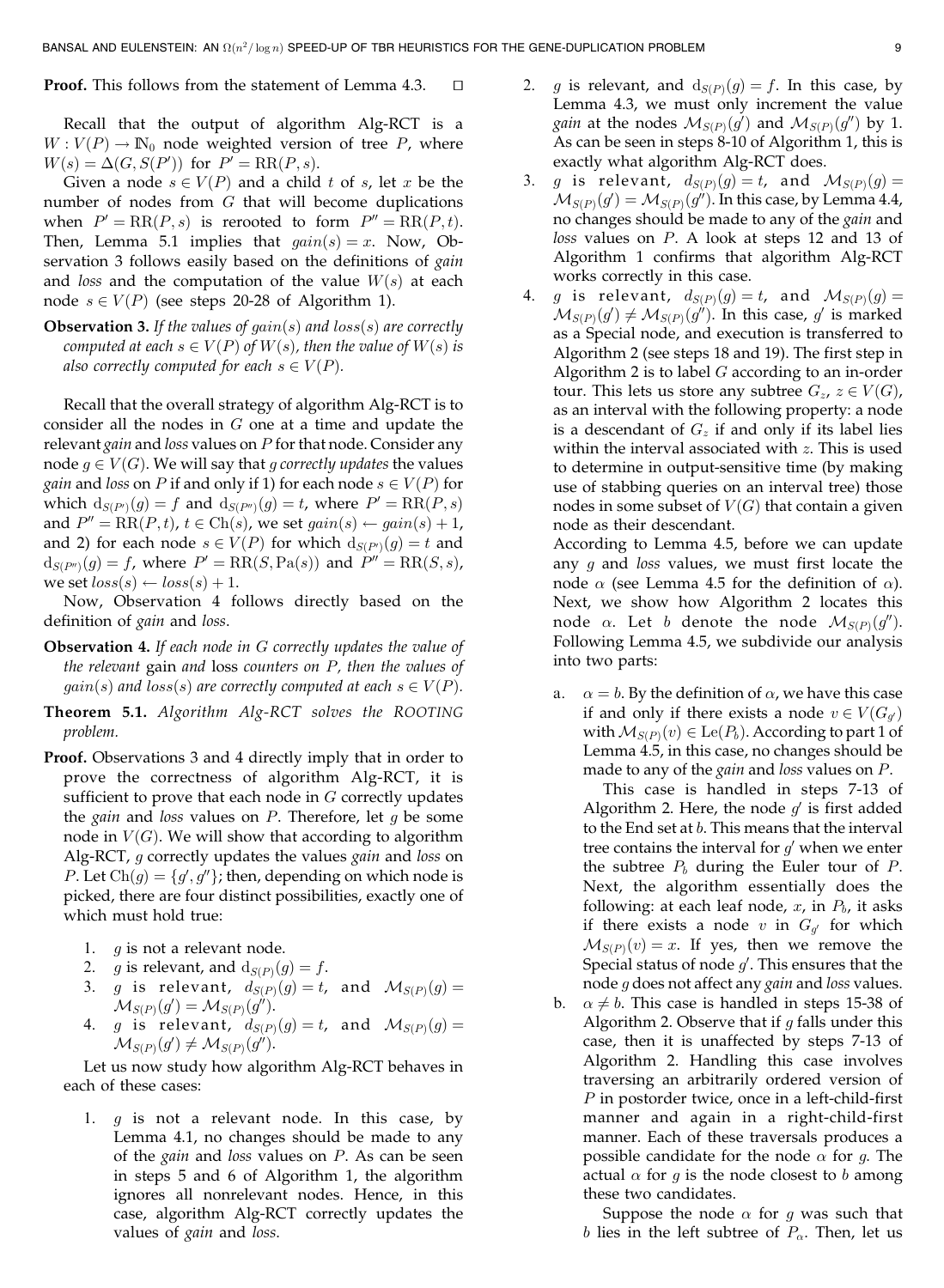consider steps 19-26 of Algorithm 2, i.e., the part where we perform the left-child-first postorder traversal of P. In this case, when we enter the right subtree of  $P_{\alpha}$  during the postorder traversal, the interval tree must contain the interval for  $g'$ . Next, the algorithm essentially does the following: at each leaf node, x, in the right subtree of  $P_{\alpha}$ , it asks if there exists a node v in  $G_{q'}$  for which  $\mathcal{M}_{S(P)}(v) = x$ . If yes, then the algorithm sets  $lca({b,x})$  as the candidate for  $\alpha$  for g and removes the interval for node  $q'$  from the interval tree. This removal ensures that the selected candidate is not supplanted later by some other candidate that is further away from  $b$ . Because we traverse  $P$  in postorder, in this case, we must have  $\alpha = \ln(\{b, x\})$ .

Symmetrically, if the node  $\alpha$  for g was such that b lies in the right subtree of  $P_{\alpha}$ , then in this case, the correct candidate for  $\alpha$ would be found during the right-child-first postorder traversal (steps 27-34).

Once  $\alpha$  is located for g, the algorithm proceeds to update the relevant gain and loss values, in accordance with Lemma 4.5 (see steps 35-38).

Thus, algorithm Alg-RCT correctly solves the ROOTING problem.  $\Box$ 

We now study the time complexity of algorithm Alg-RCT. The input for the ROOTING problem is a gene tree  $G$ , a species tree S, and the pruned subtree P of S. Let  $n = | \text{Le}(S) |$ and  $m = |{\rm Le}(S)| + |{\rm Le}(G)|$ .

- Theorem 5.2. The time complexity of algorithm Alg-RCT is  $O(m \log m)$ .
- Proof. First, we study the time complexity of Algorithm 2. Steps 2-6 take  $O(m)$  time. Consider the for loop in steps 7-13. The complexity of this part is dominated by the complexity of the for loop in steps 10-13. This loop is executed at most  $n + |\cup_{x \in V(P)} \mathcal{M}_{S(P)}^{-1}(x)|$  times, which is  $O(m)$ . During each of these iterations, we 1) perform a stabbing query, which takes time  $O(\log |V(G)|) + c$ , where  $c$  is the number of nodes returned by the stabbing query (see [27]), and 2) spend  $O(\log |V(G)|)$  time on each of the  $c$  nodes returned (see [27]). A crucial observation here is that each node of  $G$  is stabbed at most once. This implies that throughout the  $O(|V(G)|)$  iterations, the total number of nodes returned by the stabbing query is  $O(|V(G)|)$ . Thus, the total complexity of steps 7-13 is  $O(m) \times O(\log |V(G)|)$ , which is  $O(m \log m)$ .

Steps 14-18 require  $O(m)$  time. Consider now the for loop in steps 19-26 and the for loop in steps 27-34. The analysis of both these loops is analogous to the analysis of the for loop in steps 7 through 13 shown above.

The for loop of steps 35 through 38 traverses through the nodes of G at most once and spends  $O(1)$  time on each node. This gives a time complexity of  $O(m)$  for this part of the algorithm. Hence, the total time complexity of Algorithm 2 is  $O(m \log m)$ .

We now look at Algorithm 1. Steps 3-5 take  $O(m)$ time. Next, the for loop in steps 6-18 involves traversing the nodes of  $G$  at most once each, and at each node, we spend  $O(1)$  time. This gives the *for* loop a total time complexity of  $O(|V(G)|)$ , which is  $O(m)$ . As shown, step 19 has a time complexity of  $O(m \log m)$ . Steps 20-28 involve traversing the tree P twice and spending  $O(1)$  at each node during both traversals, yielding a time complexity of  $O(n)$  for these steps. The total time complexity of Algorithm 1 is therefore  $O(m \log m)$ .

Thus, we get a total time complexity of  $O(m \log m)$  for  $algorithms$  Alg-RCT.  $\Box$ 

# 5.2 Algorithm Alg-RCT $(G, S, P)$

This algorithm solves the TBR-S problem. The algorithm is described as follows: We first use Algorithm Alg-RCT to solve the BR problem, as shown in Section 4. As shown in Section 3, a solution to the BR problem leads naturally to a solution for the TBR-S problem.

We now study the correctness and time complexity of algorithm Alg-TBR. In order to simplify our analysis, we assume that all  $G \in \mathcal{G}$  have approximately the same size. We point out that this is purely a simplifying assumption and does not affect the complexity of the algorithm. Recall that  $n = | \text{Le}(S) |$ , and  $m = | \text{Le}(S) | + | \text{Le}(G) |$ . In addition, let  $k = |\mathcal{G}|$ .

We have the following theorem.

- Theorem 5.3. Algorithm Alg-TBR solves the TBR-S problem in  $O(knm \log m)$  time.
- Proof. Correctness. To establish the correctness of our algorithm for the TBR-S problem, it is sufficient to show that the ROOTING problem is correctly solved by Algorithm Alg-RCT. Therefore, Theorem 5.1 immediately implies the correctness of Alg-TBR.

Complexity. As seen in Theorem 5.2, the time complexity of Alg-RCT $(G, S, P)$  is  $O(m \log m)$ . This implies that the complexity of the BR problem is  $O(km \log m)$ . Therefore, by Corollary 3.2, the time complexity of the **TBR-RS** problem is  $O(km) + O(km \log m)$ , which is  $O(km \log m)$ . The time complexity of Alg-TBR is thus  $O(n) \times O(km \log m)$ , which is  $O(knm \log m)$ .

The time complexity of the existing naive solution for the TBR-S problem is  $O(kn^3m)$ . Thus, our algorithm improves on the current solution by a factor of  $n^2/\log m$ .

## 6 OUTLOOK AND CONCLUSION

Despite the inherent complexity of the duplication problem, it has been an effective approach for incorporating data from gene families into a phylogenetic inference [4], [5], [6], [7]. The duplication problem is typically approached by using local search heuristics. Among these, TBR heuristics are especially desirable for large-scale phylogenetic analyses, but current solutions have prohibitively large runtimes. Our algorithm offers a vast reduction in runtime, which makes TBR heuristics applicable for such large-scale analyses.